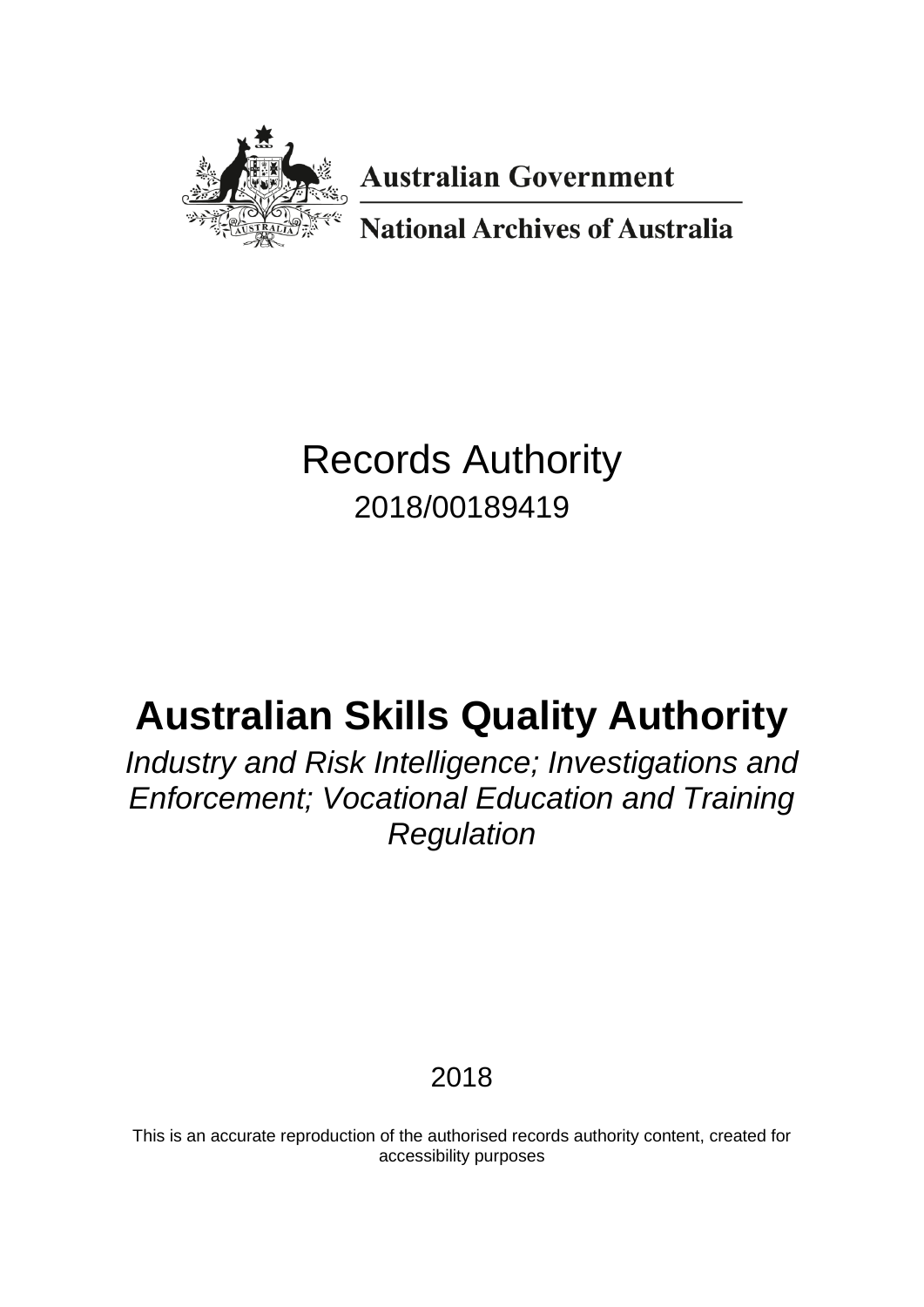

© Commonwealth of Australia (National Archives of Australia) 2018

#### **Copyright**

This product, excluding the National Archives of Australia logo, Commonwealth Coat of Arms or registered trademark, has been licensed under a Creative Commons Attribution-Non-Commercial (CC-BY-NC) Version 4.0 International Licence. You may share, copy, redistribute, remix, transform and build upon this work for non-commercial purposes only. However, you must attribute the National Archives of Australia as the copyright holder of the original work, include the attribution as set out below and indicate if changes were made. The full terms and conditions of this licence are available at [www.creativecommons.org](http://www.creativecommons.org/) .

#### **Attribution**

This records authority is licenced by the Commonwealth of Australia (National Archives of Australia) under a Creative Commons Attribution-Non-Commercial (CC-BY-NC) Version 4.0 International Licence. The original version can be found [on our website.](http://www.naa.gov.au/)

#### **Accessibility**

This is an accurate reproduction of the authorised records authority content, created for accessibility purposes.

#### **Contact Us**

Enquiries relating to copyright or accessibility should be emailed to the [Agency Service Centre.](http://reftracker.naa.gov.au/reft100.aspx?key=ASC)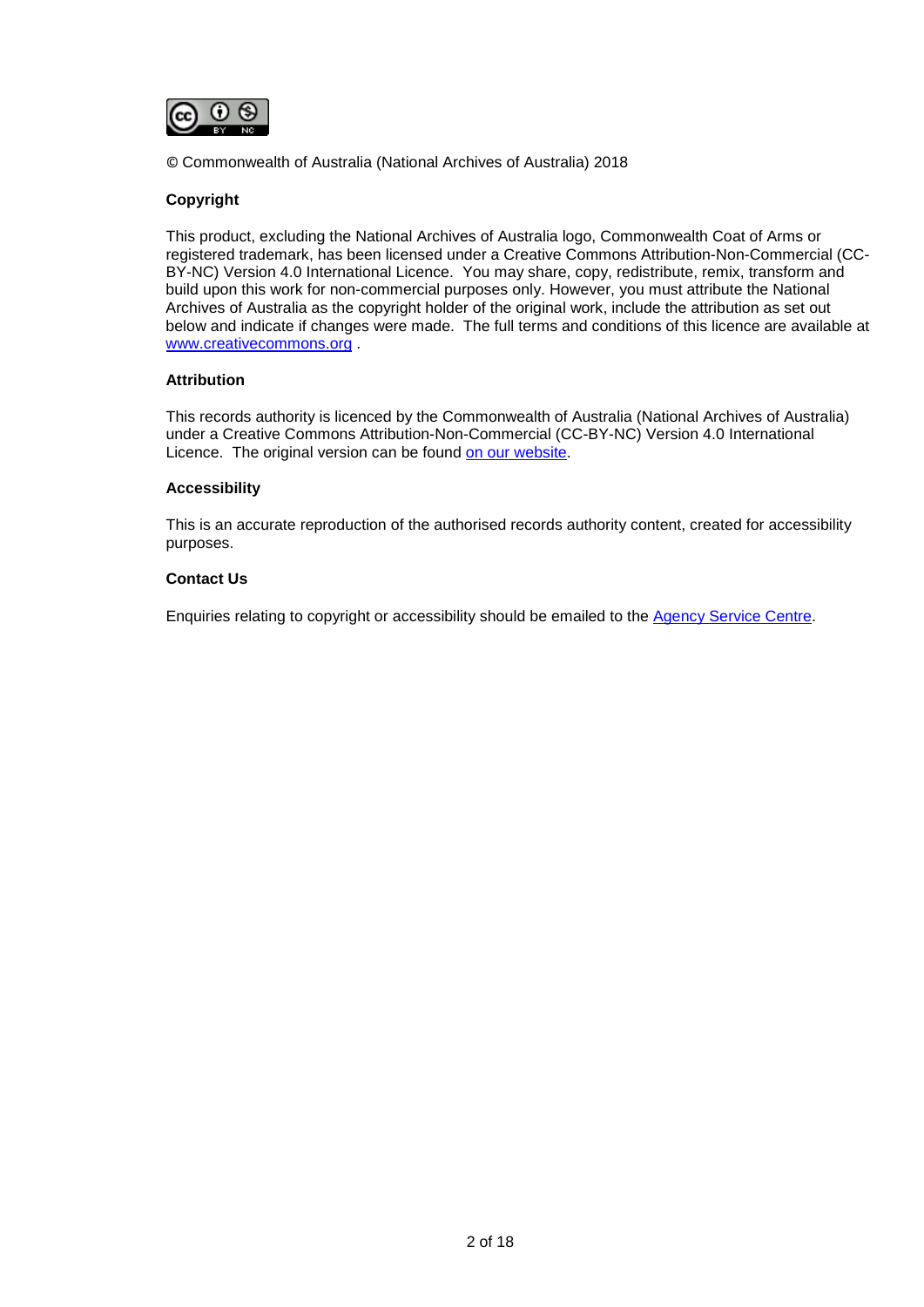### **CONTENTS**

|                                                               | $\sim$ 4 |
|---------------------------------------------------------------|----------|
|                                                               |          |
|                                                               |          |
|                                                               |          |
|                                                               |          |
|                                                               | 11       |
| VOCATIONAL EDUCATION AND TRAINING REGULATION ________________ | 15       |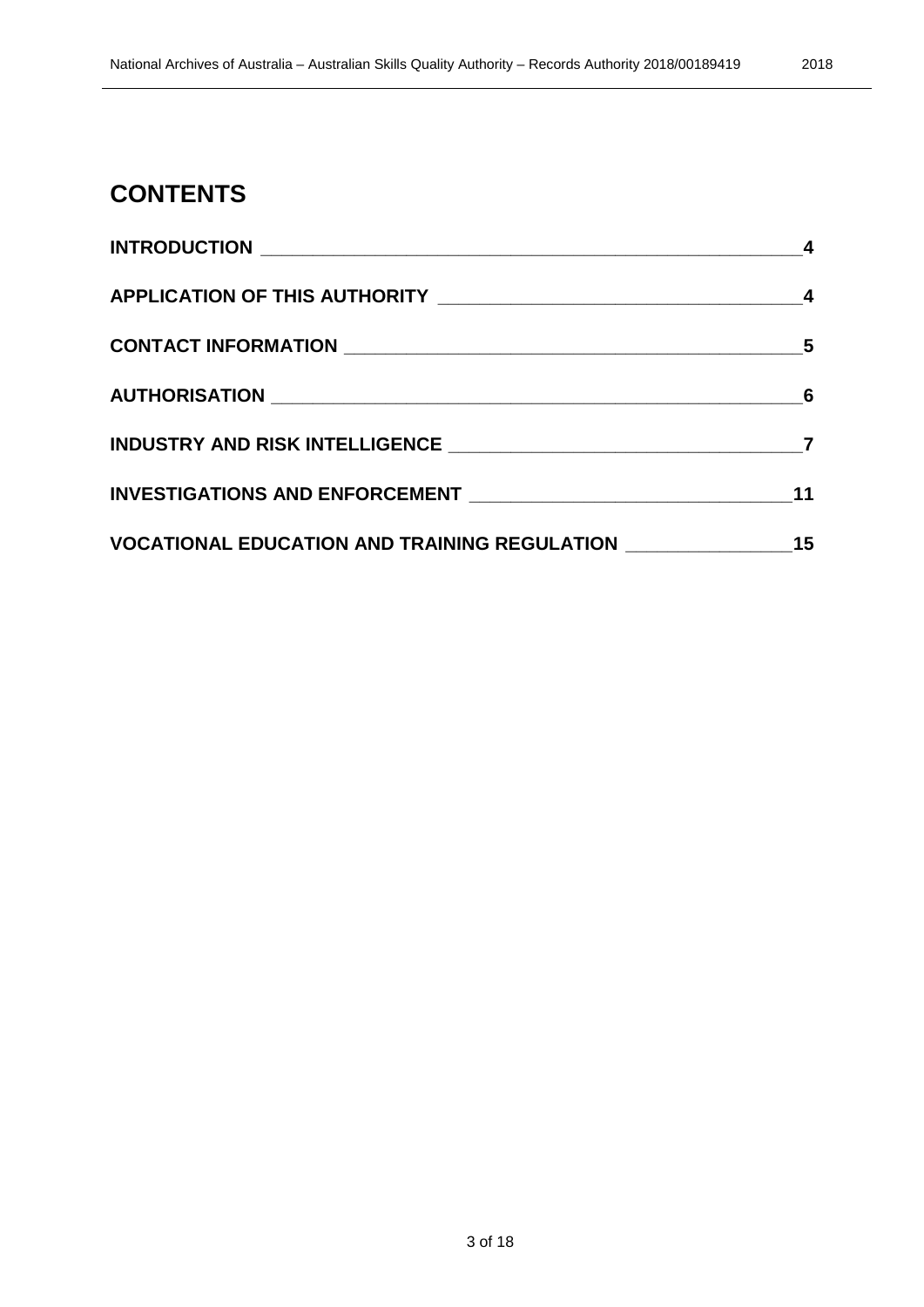### <span id="page-3-0"></span>**INTRODUCTION**

The Australian Skills Quality Authority (ASQA) and the National Archives of Australia have developed this records authority to set out the requirements for keeping or destroying records for the core business areas of Industry and Risk Intelligence; Investigations and Enforcement; Vocational Education and Training Regulation. It represents a significant commitment on behalf of ASQA to understand, create and manage the records of its activities.

This authority is based on the identification and analysis of the business of ASQA. It takes into account the agency's legal and organisational information management requirements, and the interests of stakeholders, the agency and the National Archives.

The authority sets out those records that need to be retained as national archives and specifies the minimum length of time that temporary records need to be kept. This authority gives ASQA permission under the *Archives Act 1983*, for the destruction of the temporary records described after the minimum retention period has expired. Retention periods for these temporary records are based on: an assessment of business needs; broader organisational accountability requirements; and community expectations, and are approved by the National Archives on the basis of information provided by the agency.

As changes in circumstances may affect future information management requirements, the periodic review of this authority is recommended. All amendments must be approved by the National Archives.

### <span id="page-3-1"></span>**APPLICATION OF THIS AUTHORITY**

- 1. This authority is to be used to determine how long records must be kept. Records are matched to the relevant core business and records class in the authority.
	- Where the minimum retention period has expired and the records are not needed for ASQA business they should be destroyed as authorised in this authority.
	- Records that have not reached the minimum retention period must be kept until they do.
	- Records that are identified as 'retain as national archives' are to be transferred to the National Archives for preservation.
- 2. This authority should be used in conjunction with general records authorities such as:
	- the Administrative Functions Disposal Authority (AFDA) and/or AFDA Express issued by the National Archives to cover business processes and records common to Australian Government agencies; and
	- General Records Authority (31) Destruction of source or original records after digitisation, conversion or migration (2015).
- 3. The normal administrative practice (NAP) provision of the *Archives Act 1983* gives agencies permission to destroy certain records without formal authorisation. This usually occurs where records are duplicated, facilitative or for short-term use only. NAP does not replace arrangements agreed to in this authority but can be used as a tool to assist in identifying records for destruction together with an agency's records authority or authorities, and with AFDA and AFDA Express. The National Archives recommends that agencies develop and implement a NAP policy. Advice and guidance on destroying records as a normal administrative practice and on how to develop a NAP policy is available from the National Archives' website at [www.naa.gov.au.](http://www.naa.gov.au/)
- 4. Records that are reasonably likely to be needed as evidence in a current or future judicial proceeding or are subject to a request for access under the *Archives Act 1983*, the *Freedom of Information Act 1982* or any other relevant act must not be destroyed until the action has been completed.
- 5. Records subject to a disposal freeze must not be destroyed until the freeze has been lifted. Further information about disposal freezes and whether they affect the application of this authority is available from the National Archives website at [www.naa.gov.au.](http://www.naa.gov.au/)
- 6. Where the method of recording information changes (for example from a manual system to a digital system, or when information is migrated from one system to a new system) this authority can still be applied, providing the records document the same core business. The information must be accessible for the period of time prescribed in this authority. The ASQA will need to maintain continuing access to the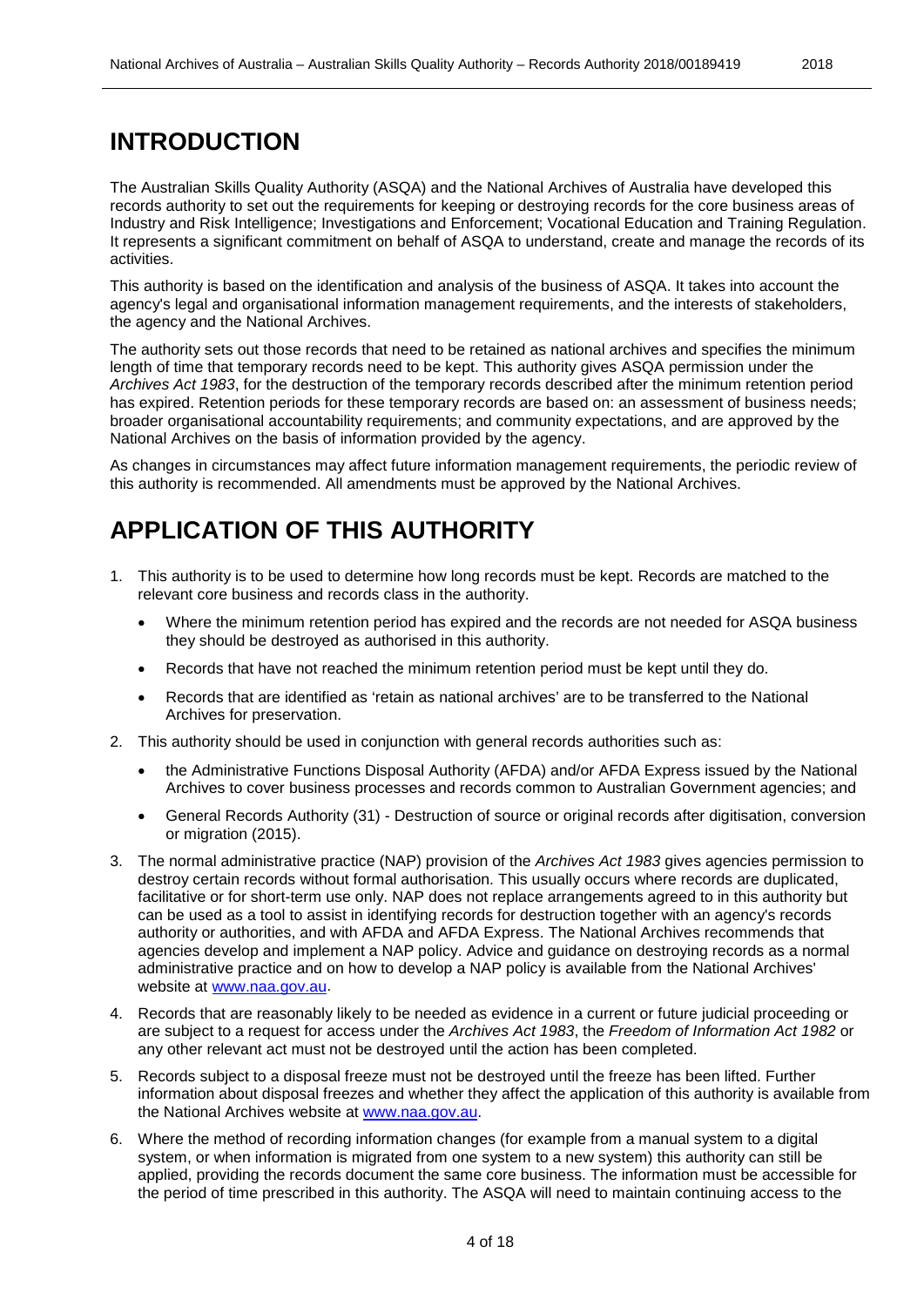information, including digital information, for the periods prescribed in this records authority or until the information is transferred into the custody of the National Archives.

- 7. In general, retention requirements indicate a minimum period for retention. The ASQA may extend minimum retention periods if it considers that there is an administrative need to do so, without further reference to the National Archives. Where the ASQA believes that its accountability will be substantially compromised because a retention period or periods are not adequate, it should contact the National Archives for review of the retention period.
- 8. Records coming within 'retain as national archives' classes in this authority have been determined to be part of the archival resources of the Commonwealth under section 3C of the *Archives Act 1983*. The determination of Commonwealth records as archival resources of the Commonwealth obliges agencies to transfer the records to the National Archives when they cease to be current and, in any event, within 15 years of the records coming into existence, under section 27 of the *Archives Act 1983*.
- 9. Records in the care of agencies should be appropriately stored, managed and preserved. Agencies need to meet this obligation to ensure that the records remain authentic and accessible over time. Under Section 31 of the *Archives Act 1983*, access arrangements are required for records that become available for public access including those records that remain in agency custody.
- 10. Appropriate arrangements should be made with the National Archives when records are to be transferred into custody. The National Archives accepts for transfer only those records designated as national archives. Records created digitally after 1 January 2016 can be transferred in digital formats only.
- 11. Advice on how to use this authority is available from the ASQA information manager. If there are problems with the application of the authority that cannot be resolved, please contact the National Archives.

# <span id="page-4-0"></span>**CONTACT INFORMATION**

For assistance with this records authority or for advice on other information management matters, please contact National Archives' [Agency Service Centre.](http://reftracker.naa.gov.au/reft100.aspx?key=ASC)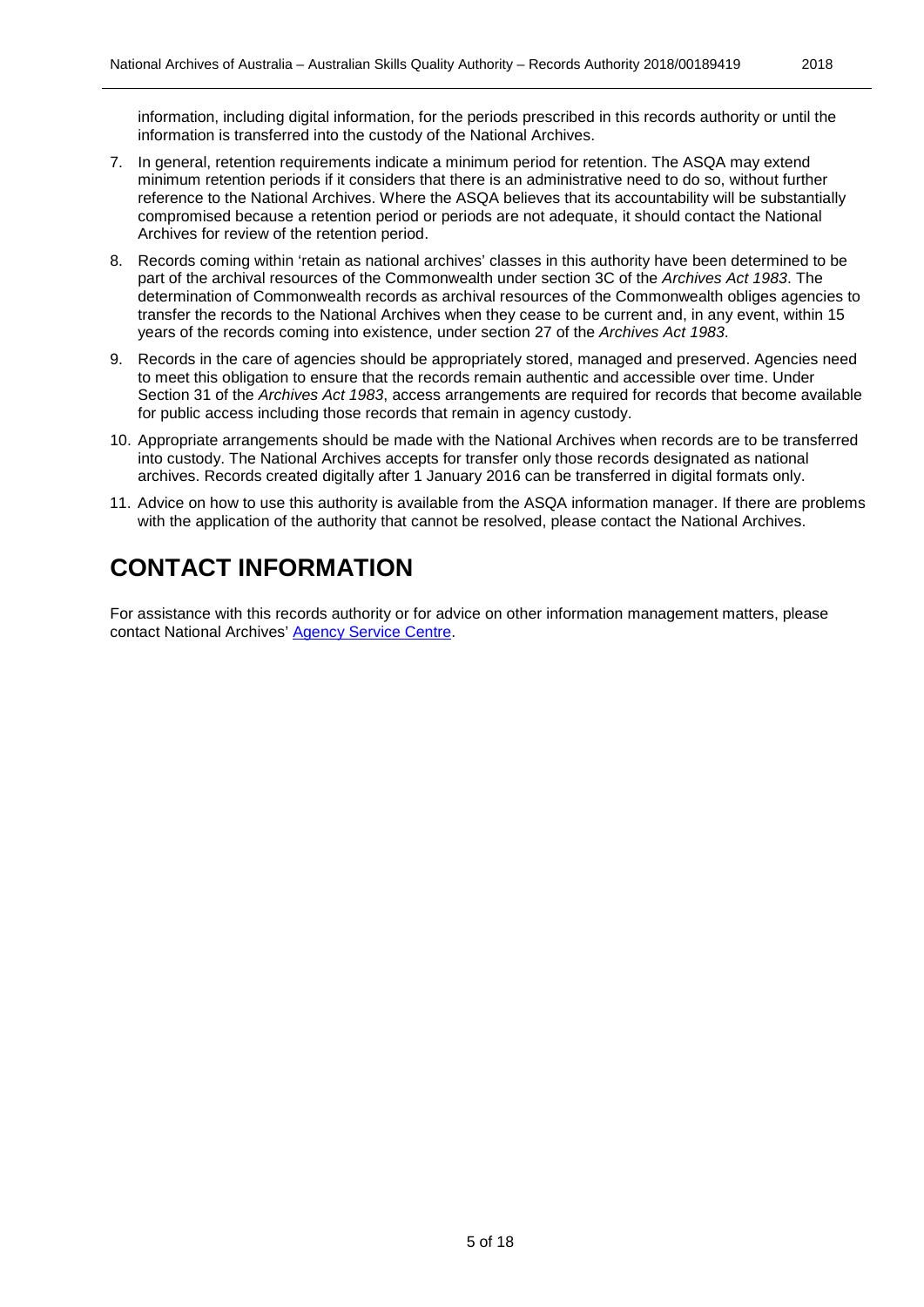### <span id="page-5-0"></span>**AUTHORISATION**

#### **RECORDS AUTHORITY 2018/00189419**

| Person to whom notice of<br>authorisation is given: | Mr Mark Paterson<br><b>Chief Commissioner and Chief Executive Officer</b><br>Australian Skills Quality Authority<br>Level 6, 595 Collins Street<br>Melbourne VIC 3000 |
|-----------------------------------------------------|-----------------------------------------------------------------------------------------------------------------------------------------------------------------------|
|                                                     |                                                                                                                                                                       |

| <b>Purpose:</b>     | Authorises arrangements for the disposal of records in accordance with<br>paragraph 24(2)(b) of the Archives Act 1983.                                                                          |
|---------------------|-------------------------------------------------------------------------------------------------------------------------------------------------------------------------------------------------|
|                     | Determines records classed as 'Retain as national archives' in this<br>records authority to be part of the archival resources of the<br>Commonwealth under section 3C of the Archives Act 1983. |
|                     |                                                                                                                                                                                                 |
| <b>Application:</b> | All core business records relating to Industry and Risk Intelligence;<br>Investigations and Enforcement; Vocational Education and Training<br>Regulation.                                       |
|                     |                                                                                                                                                                                                 |

This authority gives permission for the destruction, retention or transfer to the National Archives of Australia of the records described. This authority will apply only with the consent of the agency currently responsible for the business documented in the records described.

#### **Authorised by Date of issue:**

Linda Macfarlane 15 December 2018 Assistant Director-General (A/g),Collection Management National Archives of Australia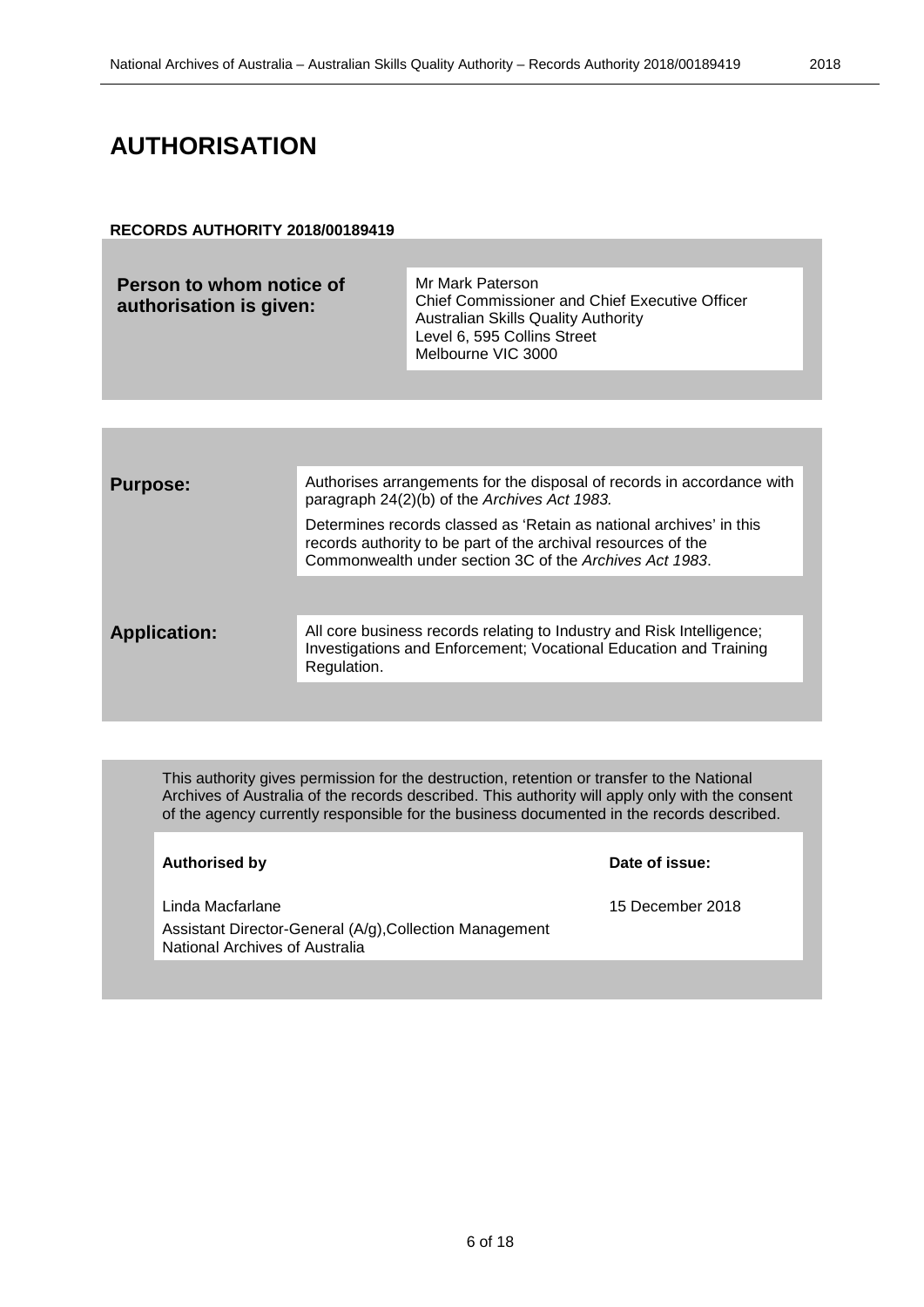<span id="page-6-0"></span>The core business of gathering industry and risk intelligence to protect and enhance the quality of the vocational education and training (VET) sector. Involves undertaking quality assurance and improvement through the collection, analysis, interpretation and dissemination of information concerning VET sector entities (ie providers and owners) and services and conducting assessments to identify systemic issues, good practice and risks in the sector that affect the quality of VET. Includes gathering intelligence through forming and maintaining relationships and strategic alliances with key industry stakeholders, agents and other institutions nationally and internationally, and promoting the quality and integrity of Australia's VET sector in the international sphere.

Note: VET sector entities include those approved to offer courses to overseas students studying, or intending to study, in Australia - ie entities on the Commonwealth Register of Institutions and Courses for Overseas Students (CRICOS), or its equivalent - and entities delivering English language intensive courses to overseas students (ELICOS).

The **core activities** include:

- developing, implementing and reviewing industry and risk intelligence policies, procedures, strategies, general directions, frameworks and programs;
- providing and receiving advice and other information;
- undertaking industry quality assurance assessments, including sector-wide assessments, thematic assessments, and assessments by sample of providers, to assess the relative quality of VET services being delivered against minimum requirements for registration;
- collecting and assessing information about provider issues to develop provider risk profiles for use in supporting assessments of appropriate regulatory scrutiny strategies and to share, as appropriate, with stakeholders to inform their decision-making;
- managing and participating in internal and external committees, meetings, forums, working groups and other bodies;
- monitoring national and international developments in VET sector regulation and quality assurance practices, including monitoring systemic issues relating to particular courses of study or awards;
- undertaking research and analysis, including data collection and environmental monitoring and surveillance of the national and international VET sector;
- negotiating, establishing and implementing agreements and contracts, including joint venture agreements;
- liaising, collaborating and consulting with national and international stakeholders, including gathering intelligence from industry and peak bodies, exchanging regulatory information and coordinating representatives;
- developing and submitting proposals and submissions to international bodies and forums, foreign governments, and other non-government organisations on Australia's VET sector regulation and quality assurance policy positions;
- participating in the development of international policies, standards and codes of practice relating to VET sector regulation and quality assurance;
- building and maintaining relationships and strategic alliances with key industry stakeholders, agents and other institutions nationally and internationally;
- arranging and attending conferences, seminars, discussion forums and workshops; and
- managing visits and receiving delegations, including visits from scholars.

The performance of the function is supported by **general activities** such as:

- delegating powers and authorising actions;
- planning and reporting;
- identifying, assessing and managing risks;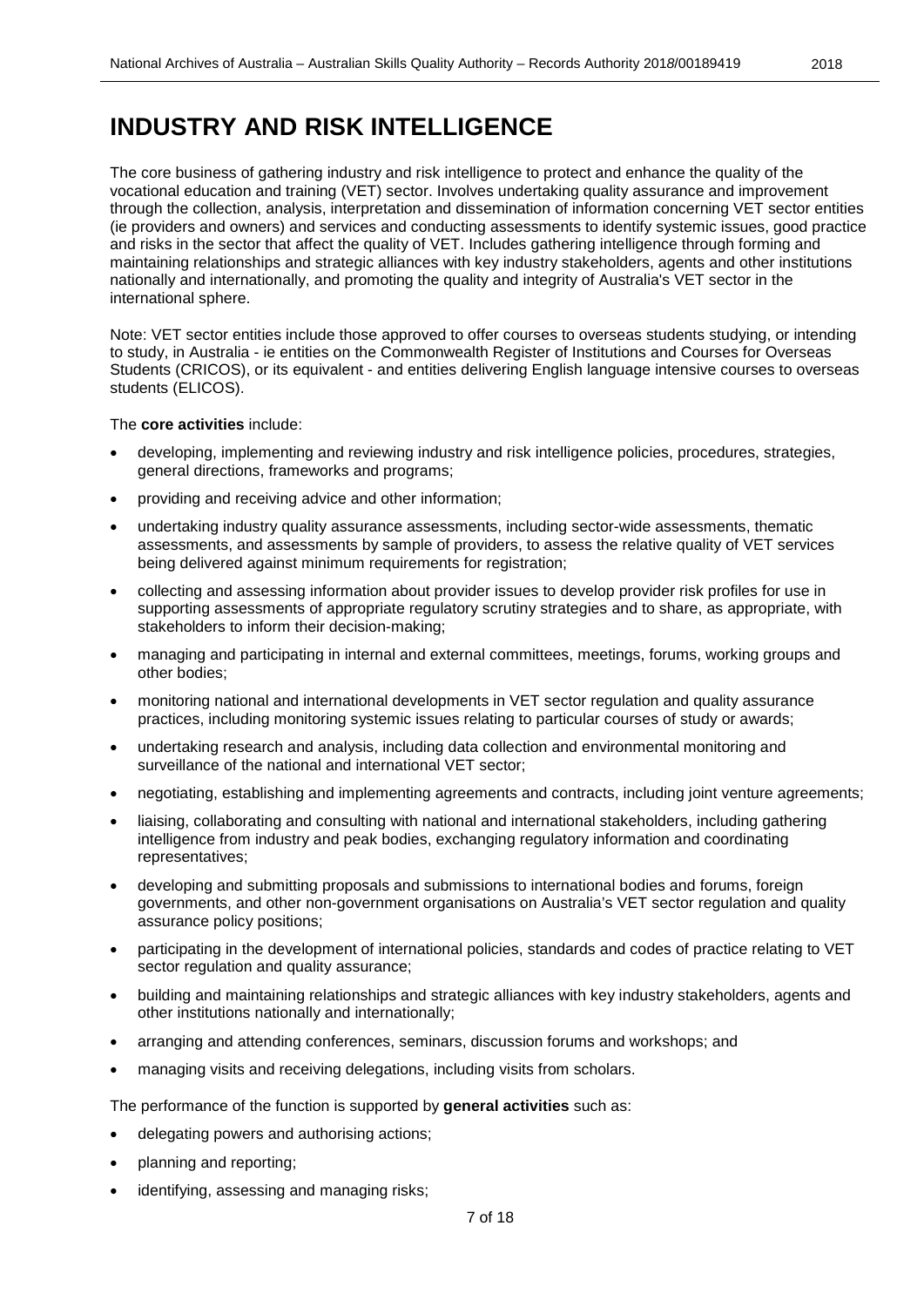- preparing and presenting speeches;
- evaluating and reviewing; and
- planning, conducting and facilitating audits.

#### *Cross references to other areas of this records authority*

*For activities involving the exercise of the agency's investigative and enforcement powers, including conducting compliance audits, use INVESTIGATIONS AND ENFORCEMENT.* 

*For activities involving the exercise of the agency's regulatory powers, including conducting training and information awareness sessions to improve the quality of the Australian vocational education and training sector, use VOCATIONAL EDUCATION AND TRAINING REGULATION.*

*For conducting quality assessments and registration audits of individual providers, use VOCATIONAL EDUCATION AND TRAINING REGULATION.*

#### *Cross references to AFDA Express records authority*

*For advice, briefs and submissions to the portfolio Minister and other government bodies, cabinet submissions and the organisation's participation in formal inquiries, use GOVERNMENT RELATIONS.* 

*For development of new legislation and amendments to existing legislation, use GOVERNMENT RELATIONS and/or STRATEGIC MANAGEMENT.* 

*For the acquisition of goods and services, use PROCUREMENT.* 

*For financial administration of application fees, use FINANCIAL MANAGEMENT.* 

*For managing legal services, including legal advice and appeals, use LEGAL SERVICES.* 

*For media releases, use COMMUNITY RELATIONS and/or GOVERNMENT RELATIONS.* 

*For travel and accommodation arrangements made for employees in connection with entity regulation activities, use PERSONNEL.*

*For developing and executing contracts under seal or deeds, use CONTRACTS UNDER SEAL/DEEDS.* 

| <b>Class no</b> | <b>Description of records</b>                                                                                                                                                                                                                                                                                                                | <b>Disposal action</b>         |
|-----------------|----------------------------------------------------------------------------------------------------------------------------------------------------------------------------------------------------------------------------------------------------------------------------------------------------------------------------------------------|--------------------------------|
| 62479           | Records documenting:<br>developing, implementing and reviewing high-level policies, strategies,<br>plans, general directions, frameworks, standards and programs,<br>including cooperation and collaboration strategies. Includes final<br>versions, proposals, submissions, supporting research and results of<br>stakeholder consultation; | Retain as<br>national archives |
|                 | providing and receiving high-level advice, including advice provided to<br>$\bullet$<br>international stakeholders. Includes position papers, briefs, opinions,<br>reports and stakeholder submissions;                                                                                                                                      |                                |
|                 | high-level formal proposals and submissions developed and submitted<br>to international bodies and forums, foreign governments, and other<br>non-government organisations on Australia's VET sector regulation<br>and quality assurance policy positions;                                                                                    |                                |
|                 | [For submissions to the Prime Minister, portfolio Minister, and other<br>government bodies, use GOVERNMENT RELATIONS.]                                                                                                                                                                                                                       |                                |
|                 | developing high-level reports, including overseas visit reports and<br>reports provided to key international relations partners and<br>stakeholders. Includes final versions, stakeholder consultation and<br>supporting research;                                                                                                           |                                |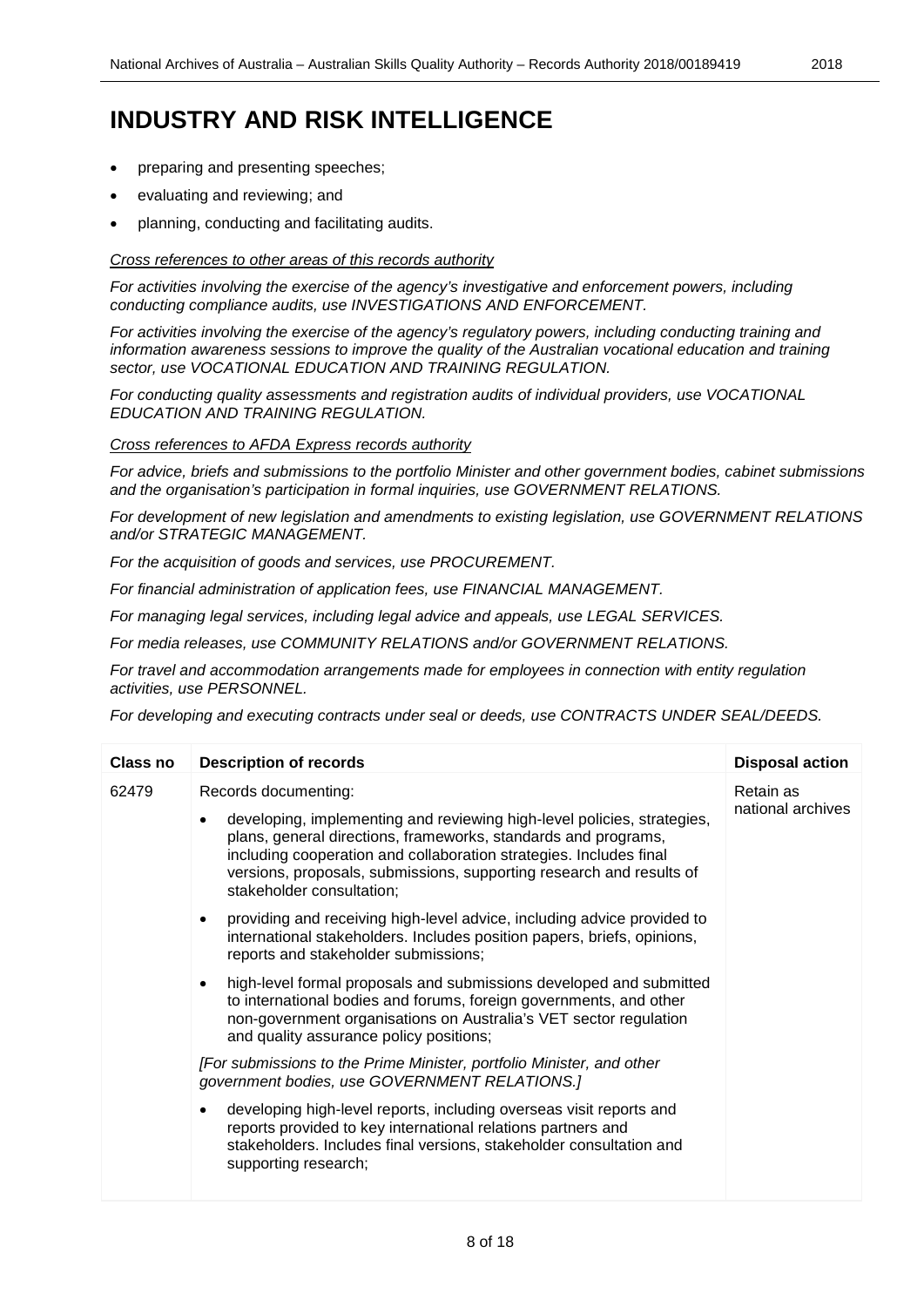| <b>Class no</b> | <b>Description of records</b>                                                                                                                                                                                                                                                                                                                                                                                                                                                                                         | <b>Disposal action</b>                                                                     |
|-----------------|-----------------------------------------------------------------------------------------------------------------------------------------------------------------------------------------------------------------------------------------------------------------------------------------------------------------------------------------------------------------------------------------------------------------------------------------------------------------------------------------------------------------------|--------------------------------------------------------------------------------------------|
|                 | high-level internal and external, including inter-governmental or inter-<br>agency committees, working groups and other bodies, where the<br>agency provides the secretariat, is the Australian Government's main<br>representative or plays a prominent or central role. Includes<br>establishment records, final versions of minutes, agenda, tabled<br>papers, briefings and results of committee meetings such as reports<br>and recommendations;                                                                 |                                                                                            |
|                 | high-level liaison, negotiation and consultation with major international<br>٠<br>stakeholders to discuss VET sector standards and related issues;                                                                                                                                                                                                                                                                                                                                                                    |                                                                                            |
|                 | industry quality assurance assessments to determine relative quality of<br>$\bullet$<br>VET services and national and high-level reviews, including major<br>internal reviews, thematic quality assessments, sector-wide strategic<br>reviews (eg systemic risk profiles) and assessments by sample of<br>providers. Includes final report, major drafts, analysis, milestone<br>reports, submissions, terms of reference, stakeholder consultations<br>and supporting research;                                      |                                                                                            |
|                 | final versions of significant agreements and contracts and supporting<br>$\bullet$<br>documents, that: relate to substantial funding agreements or the<br>establishment of major partnerships and cooperative arrangements<br>with other governments, agencies and organisations; are controversial,<br>of public interest or ground-breaking in nature; or have substantial<br>implications for the conduct of agency business. Includes<br>memorandums of understanding, bilateral and joint venture<br>agreements; |                                                                                            |
|                 | master versions of statistical data compiled or commissioned by the<br>$\bullet$<br>agency that contribute to knowledge, modelling and forecasting in the<br>VET sector. Includes datasets resulting from periodic stakeholder<br>surveys and associated reports;                                                                                                                                                                                                                                                     |                                                                                            |
|                 | outcomes of major research undertaken or commissioned by the<br>$\bullet$<br>agency into the VET sector. Includes final research reports, research<br>findings, statistical and trend analysis, data models, and supporting<br>research datasets and associated information;                                                                                                                                                                                                                                          |                                                                                            |
|                 | final versions of unpublished proceedings, reports, presentations and<br>papers from conferences, forums, seminars, symposiums and<br>workshops that: are of national or international significance; or, are<br>hosted by the agency;                                                                                                                                                                                                                                                                                 |                                                                                            |
|                 | master versions of agency publications. Includes information sheets,<br>$\bullet$<br>brochures and newsletters; and                                                                                                                                                                                                                                                                                                                                                                                                   |                                                                                            |
|                 | final versions of speeches presented by the portfolio Minister, the<br>$\bullet$<br>agency head, Commissioners or senior agency staff.                                                                                                                                                                                                                                                                                                                                                                                |                                                                                            |
| 62480           | Records documenting:                                                                                                                                                                                                                                                                                                                                                                                                                                                                                                  | Destroy when                                                                               |
|                 | developing VET provider risk profiles, undertaken in accordance with<br>the agency's Regulatory Risk Framework.                                                                                                                                                                                                                                                                                                                                                                                                       | VET provider<br>ceases to be<br>regulated or<br>ceases to exist,<br>whichever is<br>sooner |
| 62481           | Records documenting:<br>arrangements for meeting room bookings and catering.                                                                                                                                                                                                                                                                                                                                                                                                                                          | Destroy 3 years<br>after action<br>completed                                               |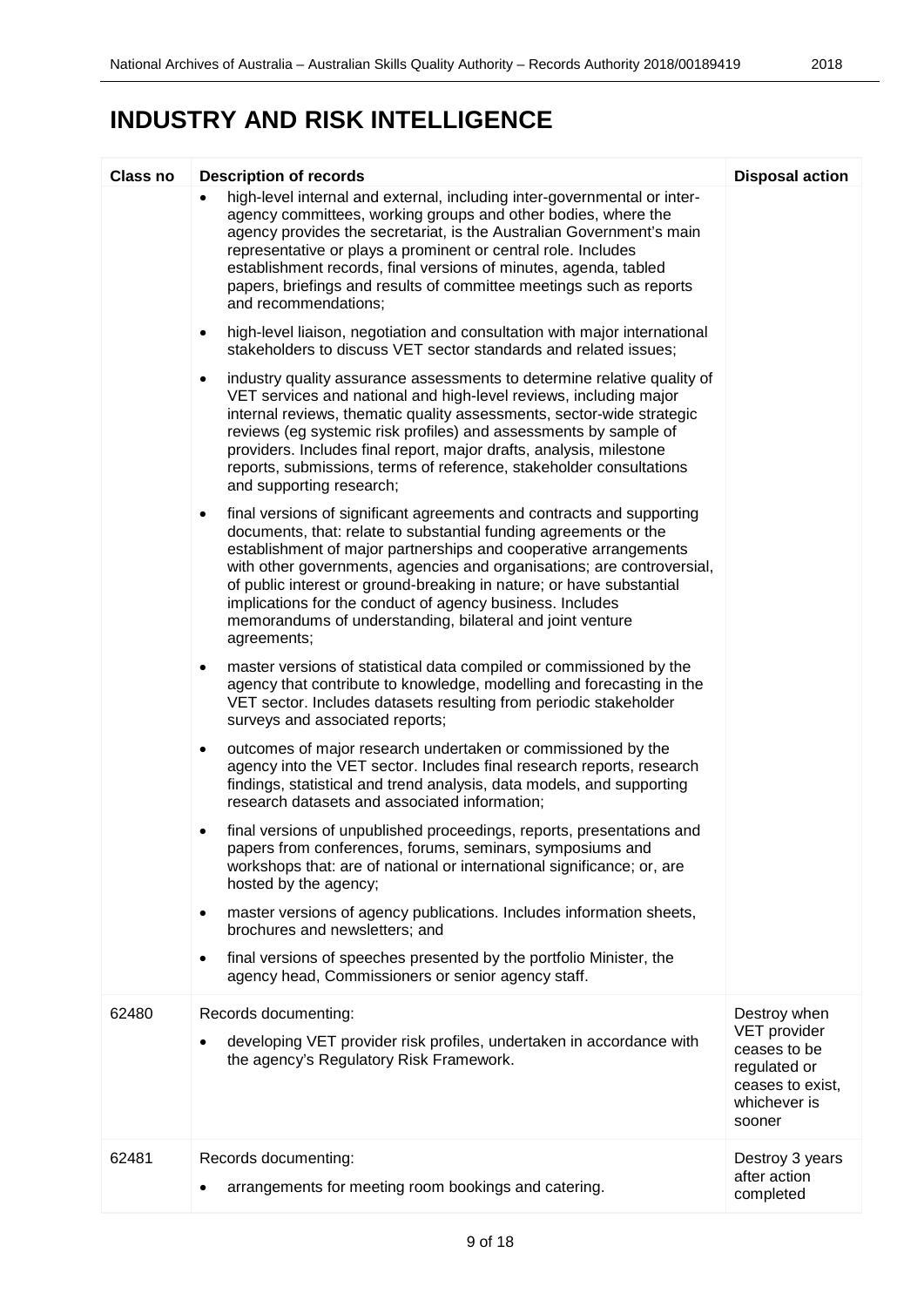| Class no           | <b>Description of records</b>                                                                                  | <b>Disposal action</b>    |
|--------------------|----------------------------------------------------------------------------------------------------------------|---------------------------|
| 62482<br>$\bullet$ | Records documenting:                                                                                           | Destroy 7 years           |
|                    | routine operational administrative tasks supporting the function; and                                          | after action<br>completed |
|                    | industry and risk intelligence activities, other than those covered in<br>$\bullet$<br>classes 62479 to 62481. |                           |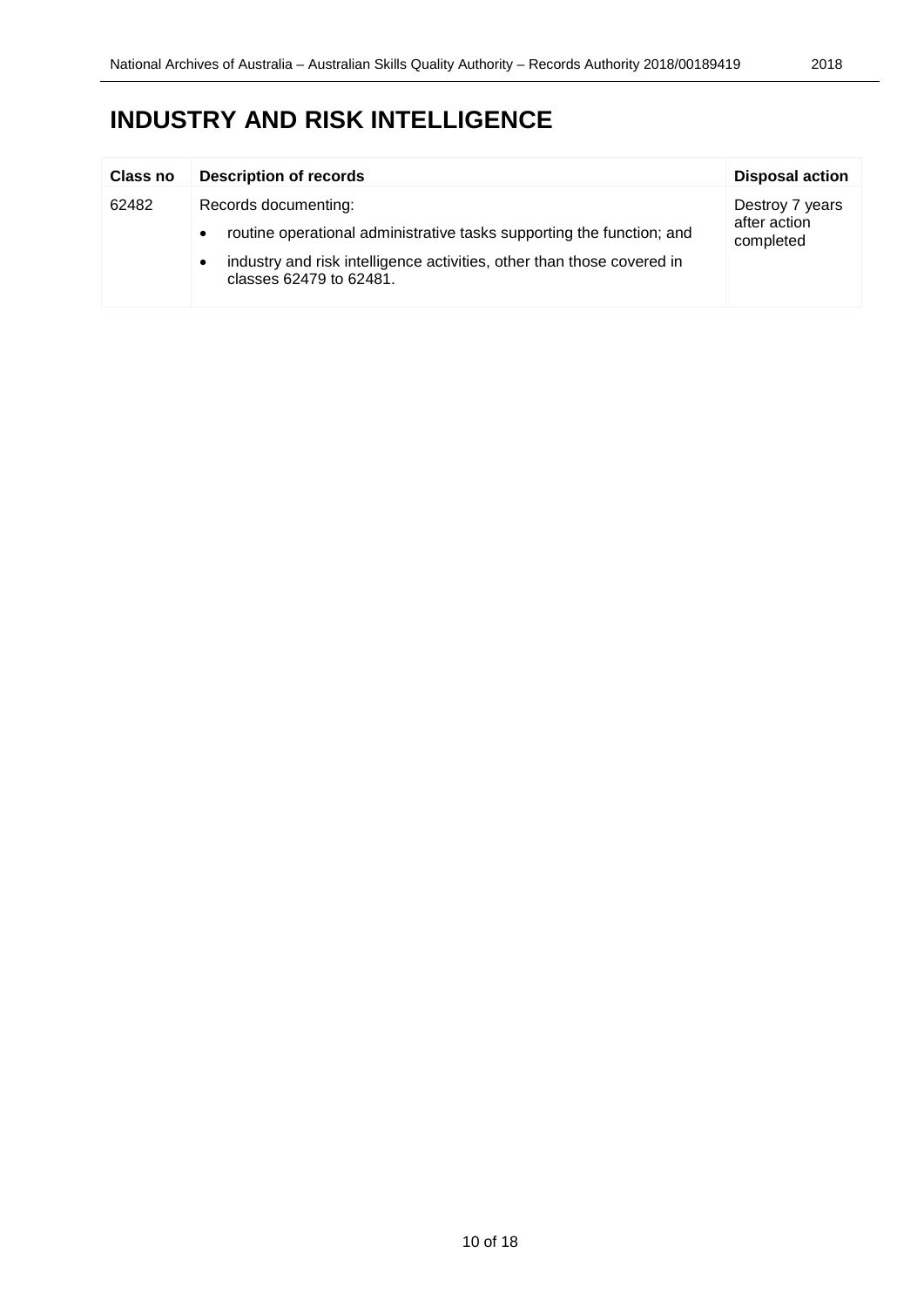### <span id="page-10-0"></span>**INVESTIGATIONS AND ENFORCEMENT**

The core business of carrying out investigations and managing enforcement actions in accordance with regulatory authority powers under relevant vocational education and training (VET) related legislation. Includes conducting formal investigations into VET sector entities (ie providers and owners) to assess their compliance with relevant legislation and standards, including compliance with any imposed conditions or undertakings voluntarily agreed by entities. Also includes exercising statutory investigative and enforcement powers, such as entry to and search of provider premises and seizure of evidence, and the imposition of administrative sanctions, civil penalties and injunctions for breaches of legislation.

Note: VET sector entities include those approved to offer courses to overseas students studying, or intending to study, in Australia - ie entities on the Commonwealth Register of Institutions and Courses for Overseas Students (CRICOS), or its equivalent - and entities delivering English language intensive courses to overseas students (ELICOS).

The **core activities** include:

- developing, implementing and reviewing policies, procedures, strategies, standards, general directions, frameworks and programs;
- monitoring and reviewing the operations of entities to ensure compliance with legislative requirements and standards, and conditions imposed by the agency or agreed to by the provider;
- receiving and managing complaints against regulated entities, including complaints against registered and non-registered entities, and complaints concerning accredited courses;
- conducting formal investigations into VET sector entity compliance with legislation and standards, including conducting compliance audits;
- case management;
- seizure of documents and other objects under monitoring and enforcement warrants;
- preparing investigation briefs;
- referring matters to other bodies (eg referrals to the Australian Federal Police);
- making determinations and providing notification of decisions, including advising of remedial action required and proposed cancellations or suspensions;
- imposition of administrative sanctions, civil penalties and injunctions on VET sector entities, including enforceable undertakings and suspension or cancellation of registration;
- managing cancellations of qualifications and statements of attainment issued by entities subsequently found to be critically non-compliant, including notifying affected individuals of proposed cancellations and assessing claims by individuals to retain cancelled qualifications; and
- managing appeals and reviewing agency decisions.

The performance of the function is supported by **general activities** such as:

- receiving or providing advice and other information;
- liaising with and visiting other bodies;
- receiving and responding to enquiries and feedback;
- negotiating, establishing and implementing agreements and contracts;
- planning and reporting;
- managing and participating in internal and external committees and meetings;
- delegating powers and authorising actions;
- preparing and presenting speeches;
- planning, conducting and facilitating audits;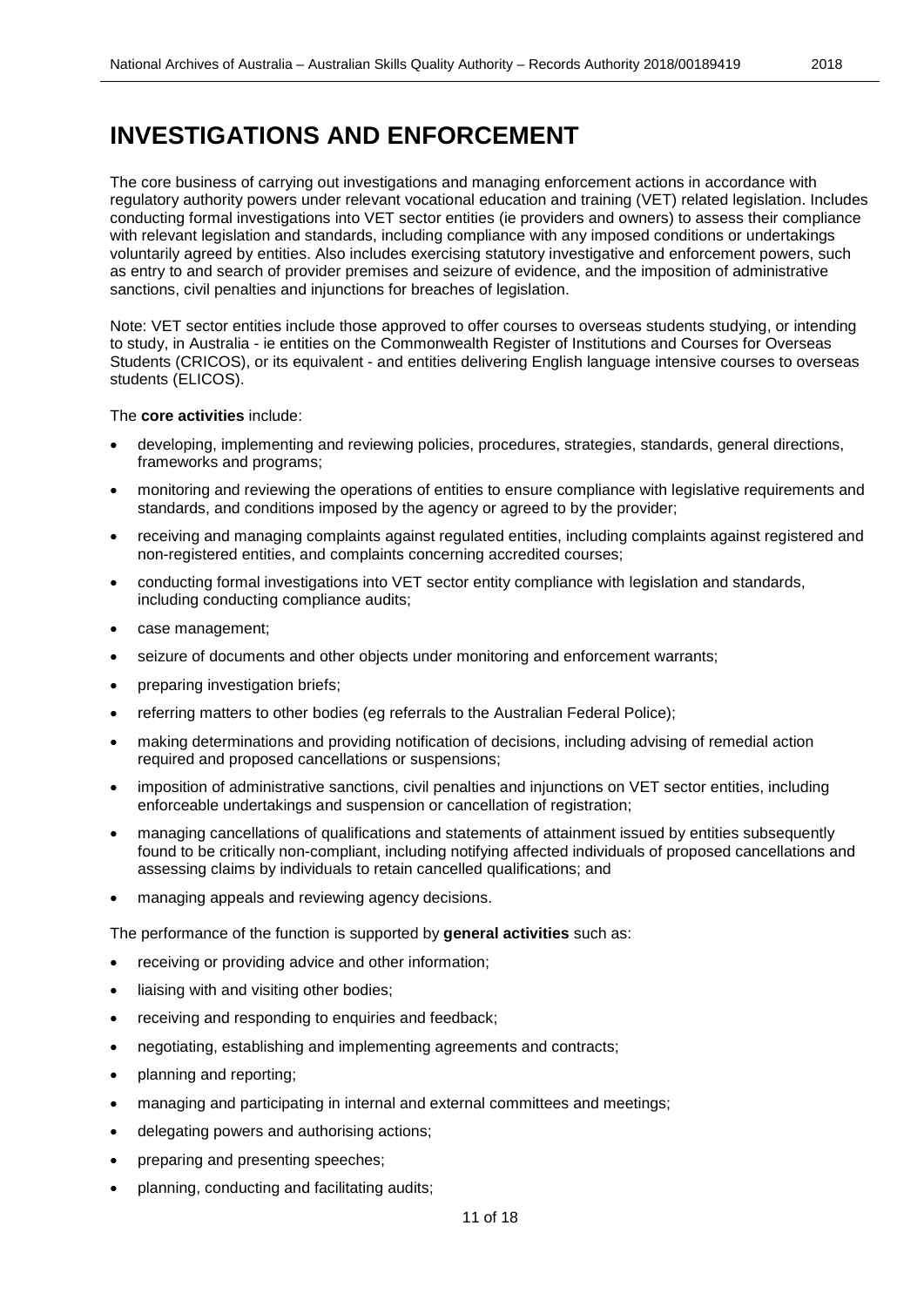## **INVESTIGATIONS AND ENFORCEMENT**

- evaluating and reviewing:
- undertaking research and analysis; and
- identifying, assessing and managing risks.

#### *Cross references to other areas of this records authority*

*For gathering industry and risk intelligence to protect and enhance the quality of service provision to the vocational education and training sector, including undertaking sector quality assurance assessments and the development of provider risk profiles, use INDUSTRY AND RISK INTELLIGENCE.*

*For compliance activities not involving the agency's investigative and enforcement powers, use VOCATIONAL EDUCATION AND TRAINING REGULATION.* 

*For conducting quality assessments and registration audits of individual providers, use VOCATIONAL EDUCATION AND TRAINING REGULATION.*

#### *Cross references to AFDA Express records authority*

*For advice, briefs and submissions to the portfolio Minister, cabinet submissions and the organisation's participation in formal inquiries, use GOVERNMENT RELATIONS.* 

*For development of new legislation and amendments to existing legislation, use GOVERNMENT RELATIONS and/or STRATEGIC MANAGEMENT.* 

*For claims arising from damage to seized electronic equipment, use COMPENSATION.* 

*For media releases, use COMMUNITY RELATIONS and/or GOVERNMENT RELATIONS.* 

*For managing legal services, including providing legal advice and undertaking litigation activities, use LEGAL SERVICES.* 

*For the acquisition of goods and services, including contracts concluded through carrying out a tendering process, use PROCUREMENT.* 

*For developing and executing contracts under seal or deeds, use CONTRACTS UNDER SEAL/DEEDS.*

| Class no | <b>Description of records</b>                                                                                                                                                                                                                                                                                                                                                                                                                                                                                  | <b>Disposal action</b>         |
|----------|----------------------------------------------------------------------------------------------------------------------------------------------------------------------------------------------------------------------------------------------------------------------------------------------------------------------------------------------------------------------------------------------------------------------------------------------------------------------------------------------------------------|--------------------------------|
| 62483    | Records documenting:<br>developing, implementing and reviewing national and high-level<br>investigations and enforcement policies, plans, strategies, standards,<br>general directions, frameworks and programs. Includes final versions,<br>major drafts, national policy statements, directives, reports, supporting<br>research and results of stakeholder consultations;<br>providing and receiving high-level advice. Includes position papers,<br>briefs, opinions, reports and stakeholder submissions; | Retain as<br>national archives |
|          | final versions of significant agreements and contracts and supporting<br>documents, that: relate to substantial funding agreements or the<br>establishment of major partnerships and cooperative arrangements<br>with other governments, agencies and organisations; are controversial,<br>of public interest or ground-breaking in nature; or have substantial<br>implications for the conduct of agency business. Includes<br>memorandums of understanding, bilateral and joint venture<br>agreements;       |                                |
|          | investigation cases records of regulated entities suspected of<br>breaching the law, that: result in cancellation or refusal to renew an<br>entity's registration, or cancellation of student qualifications or<br>statements of attainment; result in criminal proceedings against a VET<br>sector entity; are precedent setting; are controversial or of considerable<br>public interest; or result in major changes to agency or Government                                                                 |                                |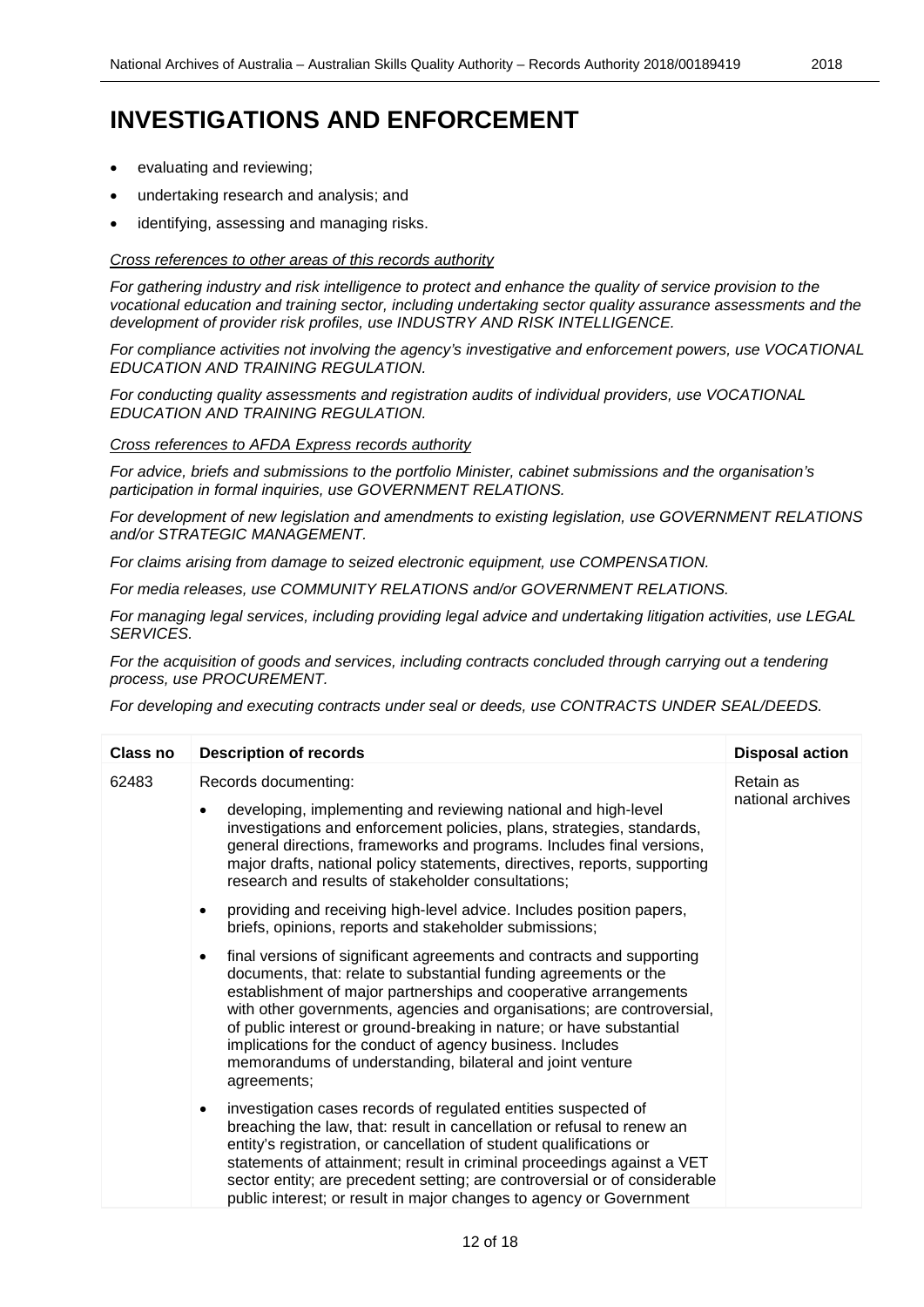| Class no | <b>Description of records</b>                                                                                                                                                                                                                                                                                                                                                                                                                                                                                                                  | <b>Disposal action</b> |
|----------|------------------------------------------------------------------------------------------------------------------------------------------------------------------------------------------------------------------------------------------------------------------------------------------------------------------------------------------------------------------------------------------------------------------------------------------------------------------------------------------------------------------------------------------------|------------------------|
|          | policies, programs or procedures, or changes to legislation. Includes<br>initial complaint or allegation of misconduct, requests for information,<br>action and investigation plans, applications for monitoring and<br>enforcement warrants, arrangements for searching premises by<br>consent, final reports on determinations and outcomes, interview<br>recordings or transcripts, copies of records supplied or seized as<br>evidence, notifications of decisions and penalties, records of legal<br>proceedings and supporting research; |                        |
|          | [For original records supplied or seized in evidence not required to be<br>retained as part of the case file, use class 62484.                                                                                                                                                                                                                                                                                                                                                                                                                 |                        |
|          | For development of provider risk profiles that inform investigations, use<br>INDUSTRY AND RISK INTELLIGENCE - class 62480.                                                                                                                                                                                                                                                                                                                                                                                                                     |                        |
|          | For applications to cancel accredited courses, use VOCATIONAL<br>EDUCATION AND TRAINING REGULATION - class 62490.                                                                                                                                                                                                                                                                                                                                                                                                                              |                        |
|          | For all other legal activities, use LEGAL SERVICES.]                                                                                                                                                                                                                                                                                                                                                                                                                                                                                           |                        |
|          | developing national or high-level reports. Includes final versions,<br>$\bullet$<br>stakeholder consultation and supporting research;                                                                                                                                                                                                                                                                                                                                                                                                          |                        |
|          | appeals or reviews of decisions made by the agency that are precedent<br>$\bullet$<br>setting, controversial or of significant public interest. Includes appeals<br>to higher authorities such as the Administrative Appeals Tribunal and<br>the Federal Court;                                                                                                                                                                                                                                                                                |                        |
|          | preparation of briefs of evidence for prosecution of criminal offences,<br>$\bullet$<br>where there is no court order or clause in settlement agreement to<br>destroy the brief or return it to the source as a part of the settlement<br>agreement;                                                                                                                                                                                                                                                                                           |                        |
|          | high-level internal and external, including inter-governmental or inter-<br>$\bullet$<br>agency, committees, working groups and other bodies where the<br>agency provides the secretariat, is the Australian Government's main<br>representative or plays a prominent or central role. Includes<br>establishment documentation, agenda, final version of minutes, reports<br>and tabled papers;                                                                                                                                                |                        |
|          | significant summary records supporting the core business, such as<br>registers of investigations and compliance audits conducted or<br>registers of enforcement decisions. Includes registers, indexes and<br>datasets and associated information;                                                                                                                                                                                                                                                                                             |                        |
|          | national and high-level reviews, including sector-wide strategic and<br>٠<br>major internal reviews. Includes final review reports, major drafts,<br>recommendations, stakeholder consultations, submissions and<br>supporting research;                                                                                                                                                                                                                                                                                                       |                        |
|          | final versions of speeches presented by the portfolio Minister, the<br>$\bullet$<br>agency head, Commissioners or senior agency staff; and                                                                                                                                                                                                                                                                                                                                                                                                     |                        |
|          | master versions of agency publications. Includes information sheets,<br>٠<br>manuals and handbooks.                                                                                                                                                                                                                                                                                                                                                                                                                                            |                        |
|          |                                                                                                                                                                                                                                                                                                                                                                                                                                                                                                                                                |                        |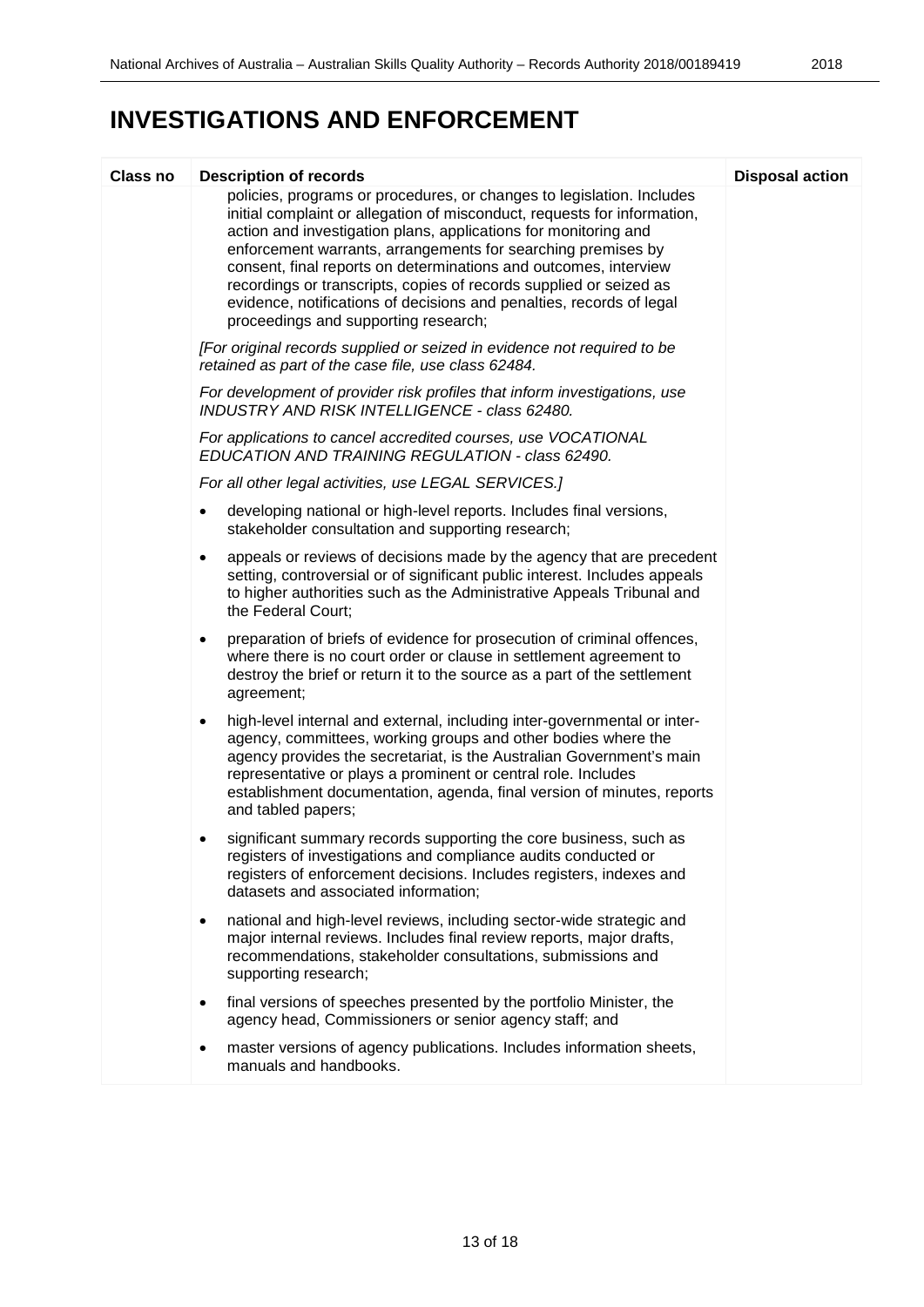# **INVESTIGATIONS AND ENFORCEMENT**

| <b>Class no</b> | <b>Description of records</b>                                                                                                                                                                                                                                                                                                                                                                                                                                                                                                                                                                                                                                                                                                                                                                                                                                                                                                                                                                                                                                                                                                                                                                                                                                      | <b>Disposal action</b>                                                                       |
|-----------------|--------------------------------------------------------------------------------------------------------------------------------------------------------------------------------------------------------------------------------------------------------------------------------------------------------------------------------------------------------------------------------------------------------------------------------------------------------------------------------------------------------------------------------------------------------------------------------------------------------------------------------------------------------------------------------------------------------------------------------------------------------------------------------------------------------------------------------------------------------------------------------------------------------------------------------------------------------------------------------------------------------------------------------------------------------------------------------------------------------------------------------------------------------------------------------------------------------------------------------------------------------------------|----------------------------------------------------------------------------------------------|
| 62484           | Original evidence supplied or seized in the exercise of the agency's<br>investigative powers, that is not required to be retained as part of the case<br>file, and is either:<br>no longer wanted by the owner; or<br>unable to be returned to the owner after reasonable efforts have been<br>٠<br>made for its return.                                                                                                                                                                                                                                                                                                                                                                                                                                                                                                                                                                                                                                                                                                                                                                                                                                                                                                                                           | Destroy 1 year<br>after reasonable<br>efforts have<br>been made to<br>return the<br>evidence |
| 62485           | Records documenting:<br>investigation cases of regulated entities suspected of breaching the law<br>(ie investigation case records), other than those covered in class<br>62483. Includes initial complaint or allegation of misconduct, requests<br>for information, action and investigation plans, applications for<br>monitoring and enforcement warrants, arrangements for searching<br>premises by consent, final reports on determinations and outcomes,<br>interview recordings or transcripts, copies of records supplied or seized<br>as evidence, notifications of decisions and penalties, records of legal<br>proceedings and supporting research; and<br>activities associated with monitoring and reviewing the operations of<br>$\bullet$<br>regulated entities to ensure they comply with conditions imposed by the<br>agency or agreed to by the provider. Includes formal undertakings and<br>consent for withdrawal of an undertaking, requests for information and<br>evidence of compliance, consent to and notices of cancellation of<br>undertakings, applications for enforcement orders, notices of conditions<br>concerning self-accreditation, representations concerning decisions<br>and notifications of changes made by providers. | Destroy 15 years<br>after action<br>completed                                                |
| 62486           | Records documenting:<br>working papers supporting the development of low-level investigation<br>and enforcement operational plans. Includes input into plans,<br>comments received and drafts; and<br>arrangements for meeting room bookings and catering.                                                                                                                                                                                                                                                                                                                                                                                                                                                                                                                                                                                                                                                                                                                                                                                                                                                                                                                                                                                                         | Destroy 3 years<br>after action<br>completed                                                 |
| 62487           | Records documenting:<br>routine operational administrative tasks supporting the function; and<br>$\bullet$<br>investigations and enforcement activities, other than those covered in<br>classes 62483 to 62486.                                                                                                                                                                                                                                                                                                                                                                                                                                                                                                                                                                                                                                                                                                                                                                                                                                                                                                                                                                                                                                                    | Destroy 10 years<br>after action<br>completed                                                |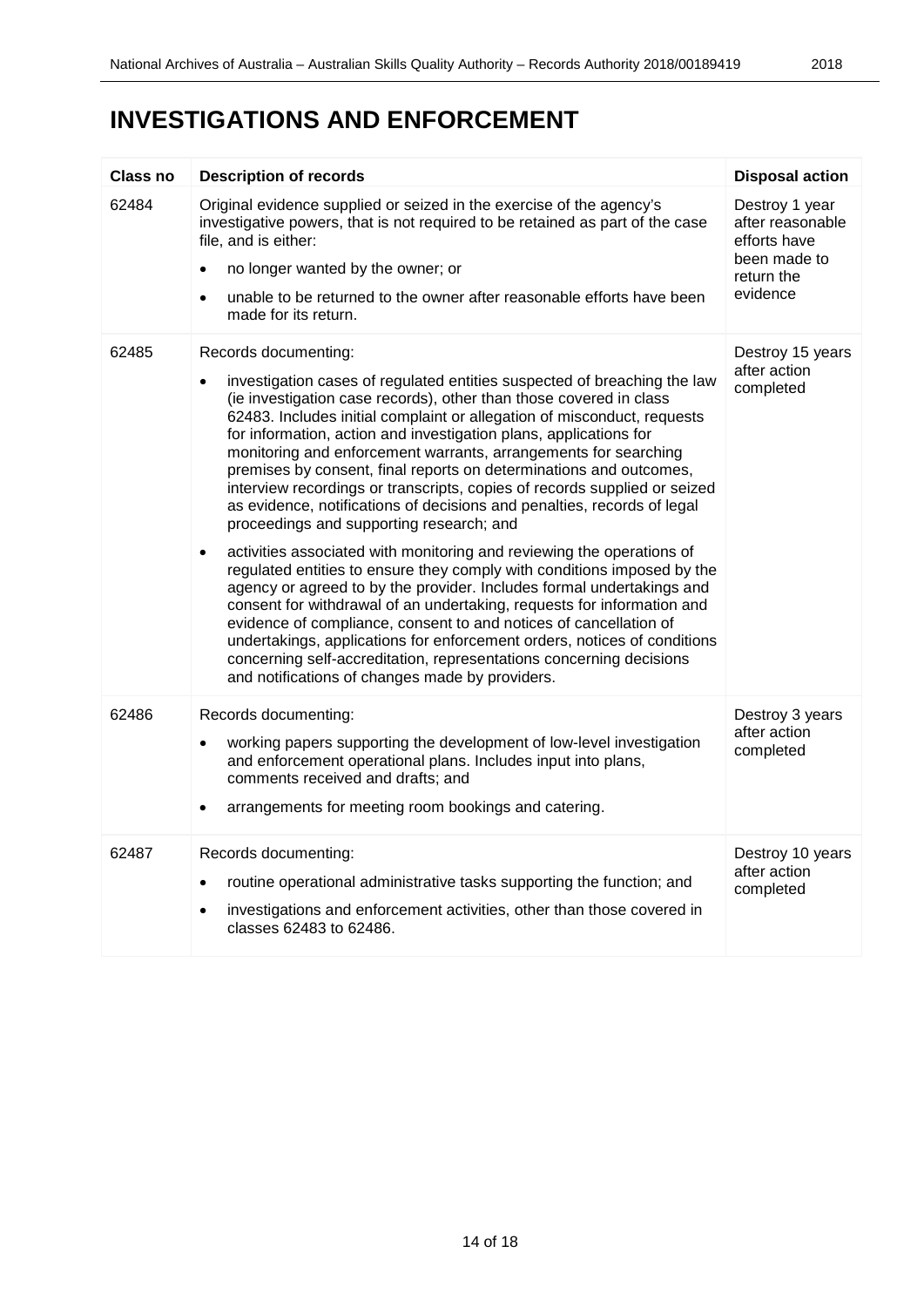### <span id="page-14-0"></span>**VOCATIONAL EDUCATION AND TRAINING REGULATION**

The core business of regulating Australia's vocational education and training (VET) sector entities (ie owners and providers) and their activities to ensure compliance with statutory obligations under legislation and associated instruments, and in accordance with applicable nationally approved standards, frameworks and regulations. Involves regulating entities using a standards-based quality framework and principles relating to regulatory necessity, risk and proportionality. Also includes accrediting vocational education and training courses delivered by entities, including registered training organisations (RTOs).

Note: VET sector entities include those approved to offer courses to overseas students studying, or intending to study, in Australia - ie entities on the Commonwealth Register of Institutions and Courses for Overseas Students (CRICOS), or its equivalent - and entities delivering English language intensive courses to overseas students (ELICOS).

The **core activities** include:

- developing, implementing and reviewing policies, procedures, strategies, standards, general directions, principles, frameworks and programs, including the Regulatory Risk Framework;
- providing and receiving advice and other information, including developing best practice tools to support Australian VET sector entities;
- receiving and assessing applications for registration, or renewal of registration, of sector entities against a framework of standards (currently the VET Quality Framework) and in accordance with legislative requirements, including registration of entities to deliver courses to overseas students (currently CRICOS) and entities delivering ELICOS. Includes assessment of applications for amendment, renewal and withdrawal of registration and determining any attendant conditions, and receipt and assessment of the annual declaration of compliance;
- conducting quality assessments and registration audits of individual sector entities in support of registration, including undertaking site visits;
- receiving and assessing notifications of material changes to the circumstances of sector entities that may impact their ability to meet standards compliance obligations;
- providing formal notifications relating to entity registration, including requests for additional information and requirements for remedial action to rectify non-compliance;
- receiving and assessing applications for accreditation, or renewal of accreditation, of courses against applicable standards and requirements (eg Standards for VET Accredited Courses; Australian Qualifications Framework). Includes assessment of applications for amendment, extension and cancellation of existing accredited courses, and reconsideration or re-assessment of a decision following a successful appeal or review of a decision to reject an application for accreditation or renewal of accreditation;
- providing formal notifications relating to course accreditation, including notification of the discontinuance of, or significant changes relating to, a previously accredited course;
- monitoring and reviewing registered entities and accredited courses for compliance with applicable standards;
- creating, maintaining and contributing to registers and databases supporting the core business, including the National Register of VET Providers and the Course Accreditation Register;
- developing and delivering training and awareness-raising briefings for stakeholders to improve the quality of the Australian VET sector;
- managing appeals and reviews of decisions;
- setting of accreditation and registration fees;
- negotiating, establishing and implementing agreements and contracts, including joint ventures;
- liaising with stakeholders, including consulting with VET sector professional bodies;
- managing delegation arrangements with VET sector entities; and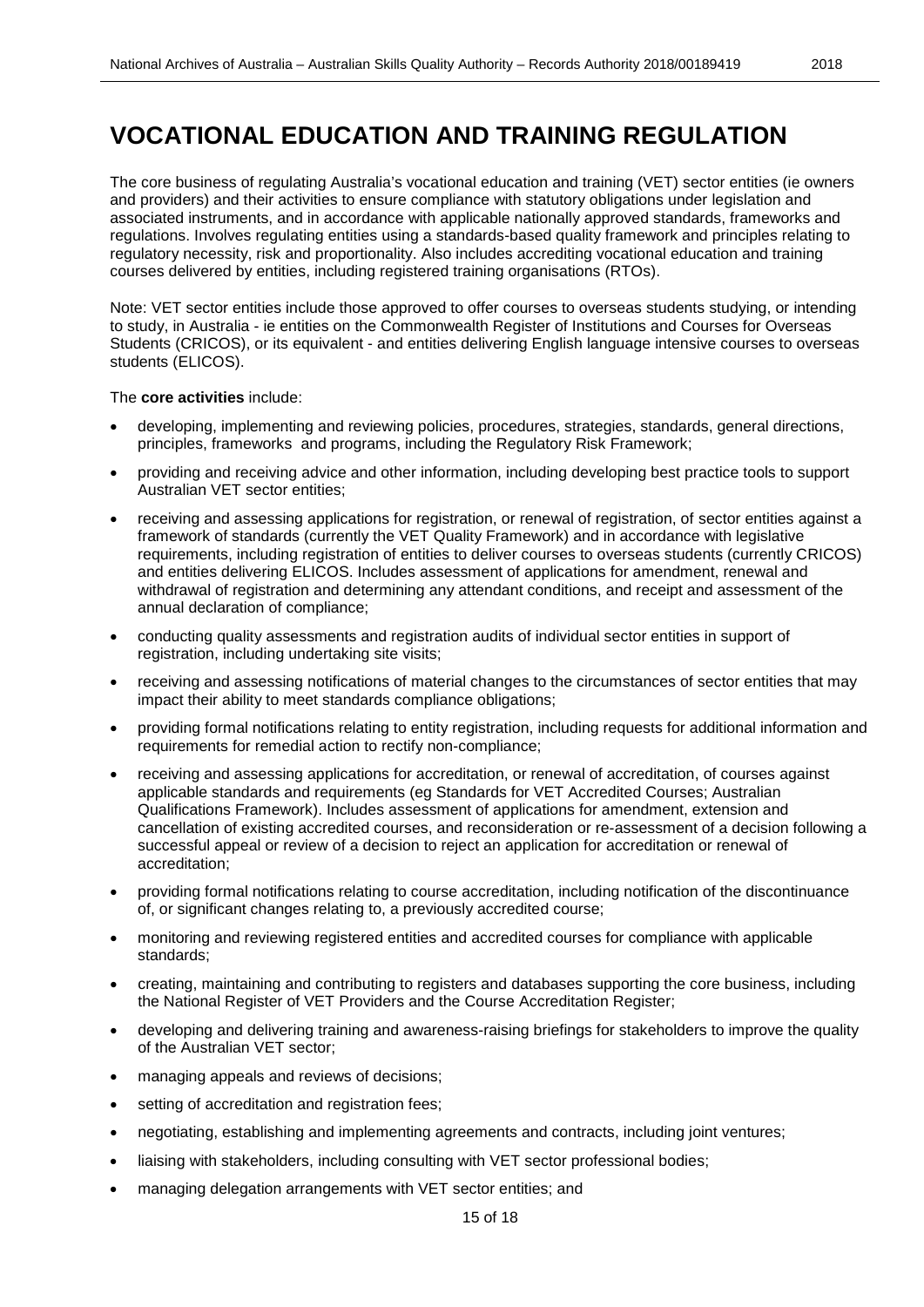• undertaking research and analysis.

The performance of the function is supported by **general activities** such as:

- managing and participating in internal and external committees and meetings;
- arranging trips and visits;
- planning and reporting;
- arranging and attending conferences, seminars, forums and workshops;
- preparing and presenting speeches;
- managing enquiries and complaints;
- delegating powers and authorising actions:
- evaluating and reviewing; and
- identifying, assessing and managing risks.

#### *Cross references to other areas of this records authority*

*For gathering industry and risk intelligence to protect and enhance the quality of service provision to the vocational education and training sector, including undertaking sector quality assurance assessments and the development of provider risk profiles, use INDUSTRY AND RISK INTELLIGENCE.*

*For agreements entered into with overseas entities and visits by international delegations, use INDUSTRY AND RISK INTELLIGENCE.* 

*For activities involving the exercise of the agency's investigative and enforcement powers, including conducting compliance audits and investigating complaints against entities, use INVESTIGATIONS AND ENFORCEMENT.*

#### *Cross references to AFDA Express records authority*

*For advice, briefs and submissions to the portfolio Minister, cabinet submissions and the organisation's participation in formal inquiries, use GOVERNMENT RELATIONS.* 

*For development of new legislation and amendments to existing legislation, use GOVERNMENT RELATIONS and/or STRATEGIC MANAGEMENT.* 

*For the acquisition of goods and services, use PROCUREMENT.* 

*For financial administration of application fees, use FINANCIAL MANAGEMENT.* 

*For managing legal services, including legal advice and appeals, use LEGAL SERVICES.* 

*For media releases, use COMMUNITY RELATIONS and/or GOVERNMENT RELATIONS.* 

*For travel and accommodation arrangements made for employees in connection with entity regulation activities, use PERSONNEL.*

*For developing and executing contracts under seal or deeds, including signed joint venture contracts under seal, use CONTRACTS UNDER SEAL/DEEDS.*

| Class no | <b>Description of records</b>                                                                                                                                                                                                                                                                                                                                                | <b>Disposal action</b>         |
|----------|------------------------------------------------------------------------------------------------------------------------------------------------------------------------------------------------------------------------------------------------------------------------------------------------------------------------------------------------------------------------------|--------------------------------|
| 62488    | Records documenting:<br>developing, implementing and reviewing entity regulation policies,<br>plans, strategies, general directions, principles, frameworks and<br>standards, including the Regulatory Risk Framework and VET Quality<br>Framework. Includes final versions, national policy statements, major<br>drafts, stakeholder consultations and supporting research; | Retain as<br>national archives |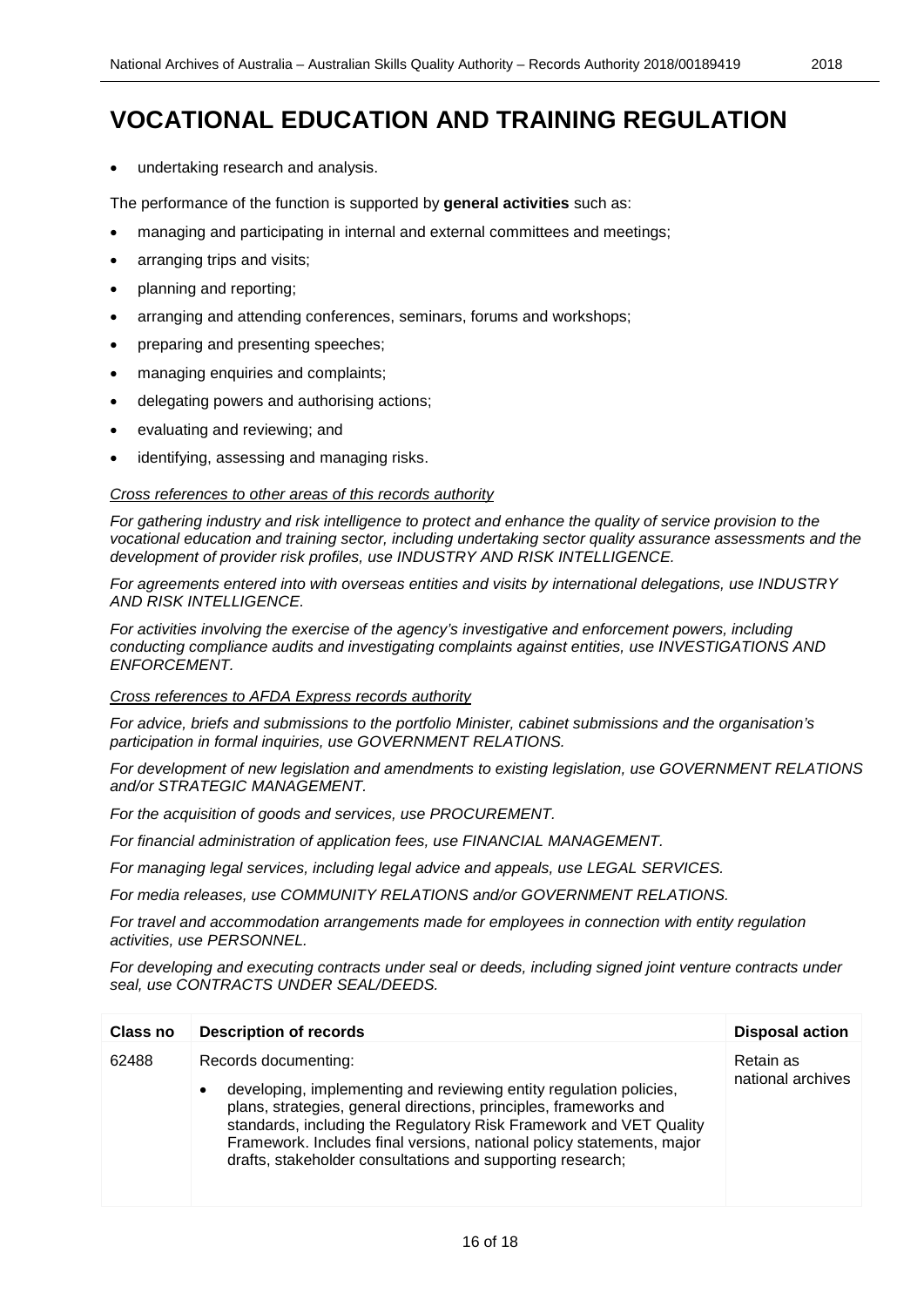# **VOCATIONAL EDUCATION AND TRAINING REGULATION**

| Class no | <b>Description of records</b>                                                                                                                                                                                                                                                                                                                                                                                                                                                                | <b>Disposal action</b>       |
|----------|----------------------------------------------------------------------------------------------------------------------------------------------------------------------------------------------------------------------------------------------------------------------------------------------------------------------------------------------------------------------------------------------------------------------------------------------------------------------------------------------|------------------------------|
|          | providing and receiving high-level advice. Includes position papers,<br>briefs and reports;                                                                                                                                                                                                                                                                                                                                                                                                  |                              |
|          | final versions of significant agreements and contracts and supporting<br>$\bullet$<br>documents that: relate to substantial funding agreements or the<br>establishment of major partnerships and cooperative arrangements<br>with other governments, agencies and organisations; are controversial,<br>of public interest or ground-breaking in nature; or result in major<br>changes to agency policies or programs. Includes memorandums of<br>understanding and joint venture agreements; |                              |
|          | significant summary records supporting the core business, such as<br>$\bullet$<br>registers of approved providers and accredited courses (eg National<br>Register of VET Providers; Course Accreditation Register). Includes<br>registers, indexes and datasets and associated information;                                                                                                                                                                                                  |                              |
|          | appeals or reviews of decisions made by the agency that: are<br>$\bullet$<br>precedent setting, controversial or of public interest; or, result in major<br>changes to agency policy or programs;                                                                                                                                                                                                                                                                                            |                              |
|          | high-level internal and external committees, working groups and other<br>$\bullet$<br>bodies where the agency provides the secretariat, plays a prominent<br>role, or is the Australian Government's main representative. Includes<br>agenda, final version of minutes and tabled papers;                                                                                                                                                                                                    |                              |
|          | developing national and high-level reports. Includes final versions,<br>$\bullet$<br>major drafts, stakeholder consultation and supporting research;                                                                                                                                                                                                                                                                                                                                         |                              |
|          | national and high-level reviews, including sector-wide strategic and<br>$\bullet$<br>major internal reviews. Includes final review, major drafts and<br>submissions;                                                                                                                                                                                                                                                                                                                         |                              |
|          | final versions of unpublished proceedings, reports, presentations and<br>$\bullet$<br>papers from conferences, forums, seminars, symposiums and<br>workshops hosted by the agency;                                                                                                                                                                                                                                                                                                           |                              |
|          | outcomes of major research and analysis undertaken or commissioned<br>$\bullet$<br>by the agency. Includes final research reports, statistical and trend<br>analysis, and supporting research datasets and associated information;                                                                                                                                                                                                                                                           |                              |
|          | final versions of speeches presented by the portfolio Minister, the<br>٠<br>agency head, Commissioners or senior agency staff; and                                                                                                                                                                                                                                                                                                                                                           |                              |
|          | master versions of agency publications. Includes information sheets,<br>$\bullet$<br>guides, published audit reports and newsletters (eg ASQA Update).                                                                                                                                                                                                                                                                                                                                       |                              |
| 62489    | Records documenting:                                                                                                                                                                                                                                                                                                                                                                                                                                                                         | Destroy 30 years             |
|          | application assessment processes for entities seeking registration to<br>deliver VET courses (ie entity/provider registration case records),<br>including those seeking registration to deliver courses to overseas<br>students (CRICOS) and providers of ELICOS, other than those records<br>covered under classes 62488. Includes:                                                                                                                                                         | after registration<br>ceases |
|          | assessing applications for registration and re-registration, and<br>$\circ$<br>amendments to the scope of registration;                                                                                                                                                                                                                                                                                                                                                                      |                              |
|          | assessing notifications of material changes to entities<br>$\circ$<br>circumstances that may impact their ability to meet standards<br>compliance obligations;                                                                                                                                                                                                                                                                                                                               |                              |
|          | conducting quality assessment and registration audits,<br>O<br>including site visits and general assessments of the quality of                                                                                                                                                                                                                                                                                                                                                               |                              |